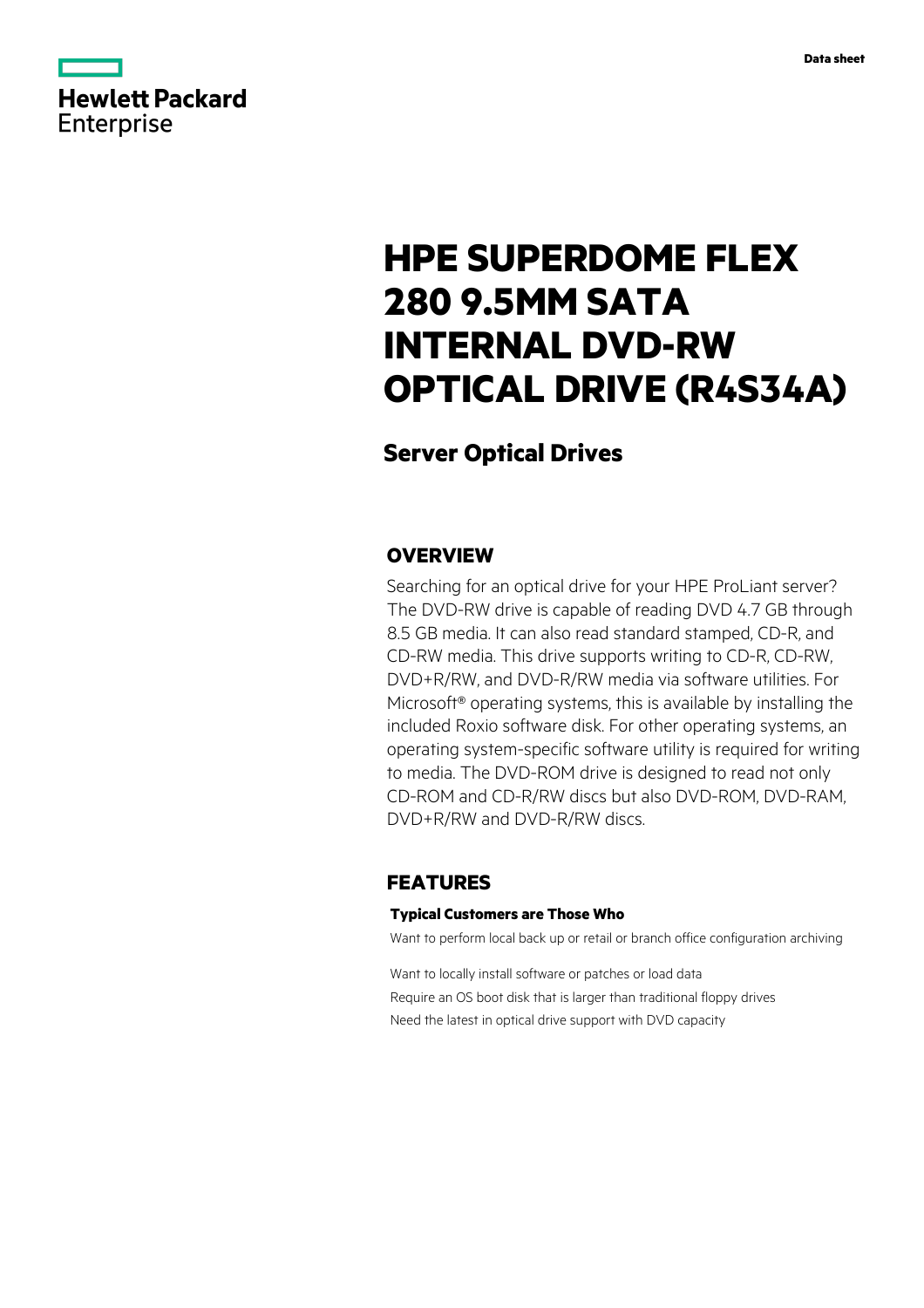# **Technical specifications HPE Superdome Flex 280 9.5mm SATA Internal DVD-RW Optical Drive**

| <b>Product Number</b>              | R4S34A                                                                                                                                                                                                                                                  |
|------------------------------------|---------------------------------------------------------------------------------------------------------------------------------------------------------------------------------------------------------------------------------------------------------|
| <b>Applicable disk</b>             | DVD-ROM DVD-R DVD-R DL DVD+R DL DVD-RW DVD+R DVD+RW DVD-RAM CD-ROM XA CD-ROM<br>Mode-1 data disc CD-ROM Mode-2 data disc CD Audio disc CD-Extra CD-RW CD-R Photo CD CD-LCD-<br>DA.                                                                      |
| <b>Loading mechanism</b>           | Tray type auto loading                                                                                                                                                                                                                                  |
| <b>Interface</b>                   | SATA 1.5                                                                                                                                                                                                                                                |
| <b>Transfer rate</b>               | DVD-ROM (Up to 8X) DVD+R/-R (Up to 8X) DVD+RW (Up to 8X) DVD-RW (Read) (Up to 8X) DVD-RW<br>(Write) (Up to 6X) DVD+R DL/-R DL (Read) (Up to 8X) DVD+R DL/-R DL (Write) (Up to 6X) DVD-RAM<br>(Up to 5X) CD-ROM/-R (Up to 24X) CD-RW (Write) (Up to 16X) |
| Spin-up time (typical)             | Less than 15 seconds                                                                                                                                                                                                                                    |
| <b>Product Dimensions (metric)</b> | 12.7 x 27.94 x 40.64 cm                                                                                                                                                                                                                                 |
| Weight                             | 0.91 kg                                                                                                                                                                                                                                                 |
| Warranty                           | The warranty for this device is 1-year parts only. Maximum: The remaining warranty of the HPE server<br>product in which it is installed (to a maximum three-year limited warranty).                                                                    |